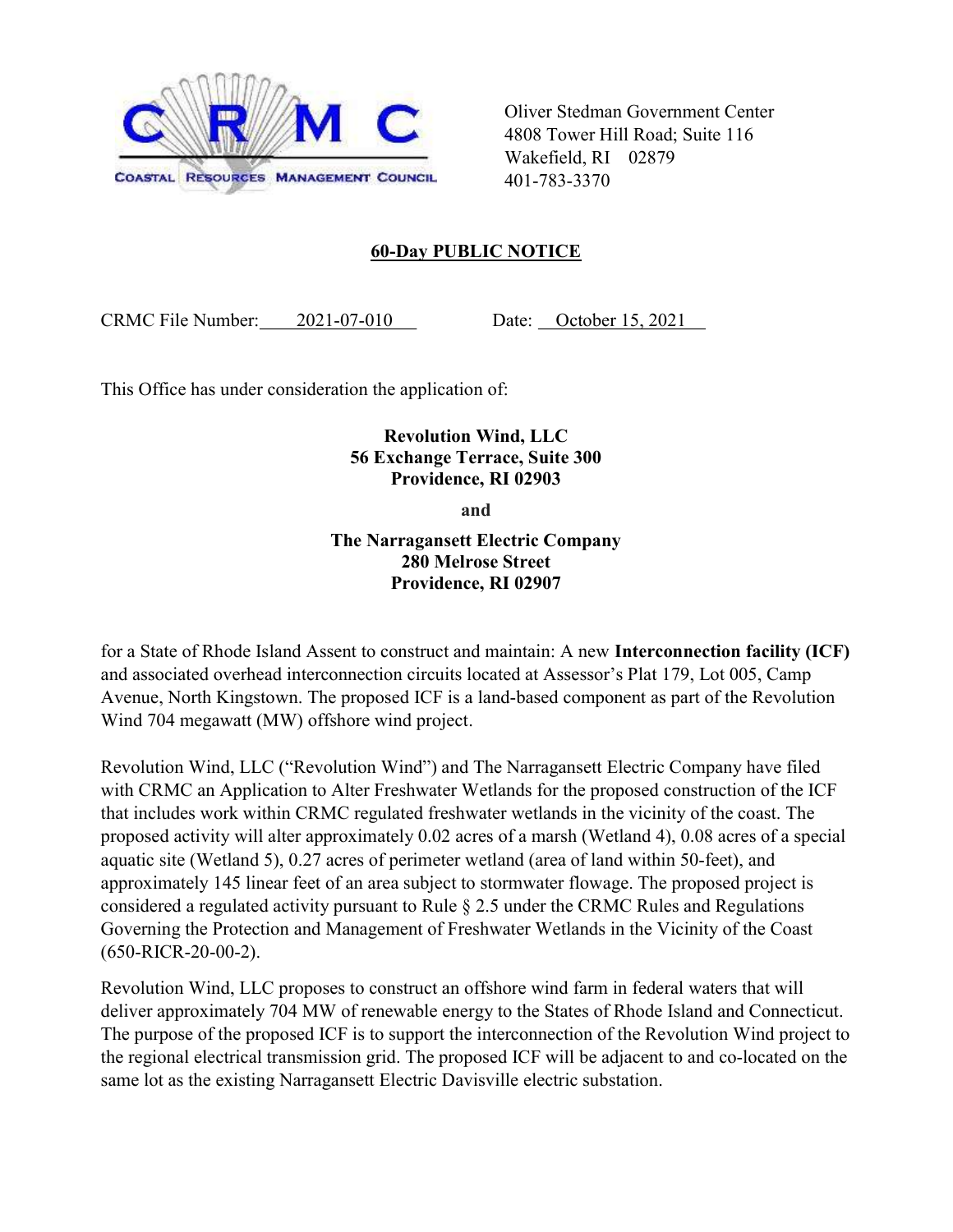

Figure 1: Proposed Interconnection Facility on Assessor's Plat 179, Lot 005

Plans of the proposed work may be seen at CRMC offices in Wakefield. Please call (401) 783-3370 to make an appointment. Plans may also be viewed online at the CRMC website: http://www.crmc.ri.gov/windenergy/revolution.html

The Revolution Wind project also includes the construction of a new onshore substation located at North Kingstown Assessor's Plat (AP) 179, Lots 001 and 030 along Camp Avenue that is adjacent to the proposed interconnection facility, and the installation of two submarine export cables co-located within a single corridor within state waters through the West Passage of Narragansett Bay with the landfall location planned at the Quonset Point Business Park in North Kingstown, RI. The CRMC is issuing a separate joint agency public notice with the RI Department of Environmental Management under file 2021-07-005, as the installation of the submarine cable in state waters requires a RIDEM Water Quality Certification (File: WQC 21-135) and RIDEM Dredge Permit (File: DP21-187), in addition to the CRMC Assent.

The CRMC has also issued a separate public notice under file #2021-06-029 for the portion of the Revolution Wind project located exclusively within federal waters, namely the wind farm itself and a portion of the export cables, that are subject to CRMC Federal Consistency review authority pursuant to Section 307 of the Coastal Zone Management Act. Revolution Wind's construction and operation plan along with other project information are available on the BOEM website at: https://www.boem.gov/Revolution-Wind.